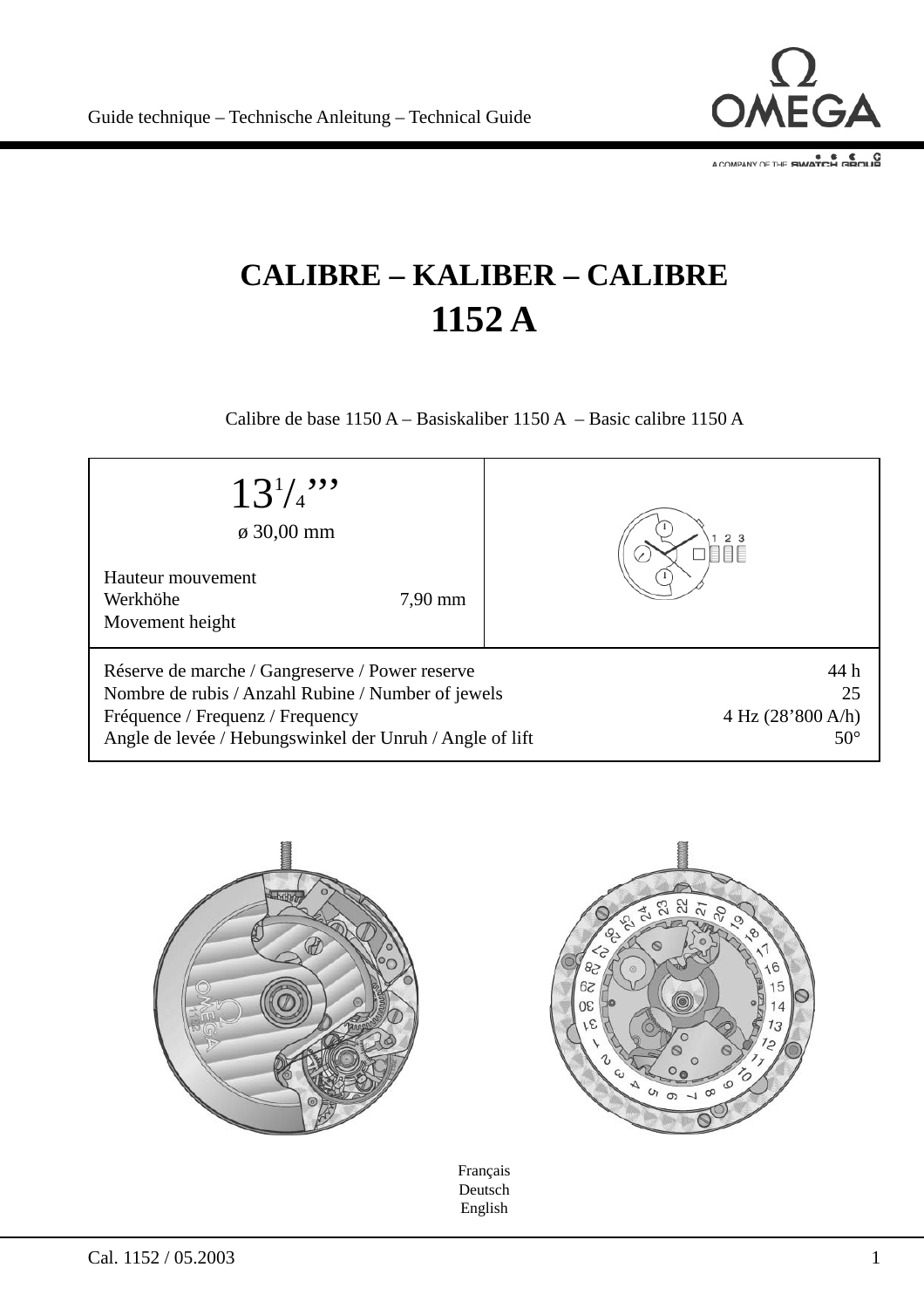# **Informations générales – Allgemeine Informationen – General information**

### **Correction de la date**

La correction de la date est déconseillée entre 22 h et 02 h.

### **Pose des aiguilles**

Les aiguilles doivent impérativement être posées sur le posage correspondant.

#### **Outillage**

| Porte-mouvement (bague)<br>Posage aiguilles | 502 110 0221<br>502 110 0231 |
|---------------------------------------------|------------------------------|
| Estrapade No. 8                             | 502 150 0008                 |
| Clé de réglage Etachron                     | 502 200 0061                 |
| Clé d'extraction du piton                   | 502 200 0062                 |

#### **Lubrifiants**

| Moebius 9010 (2 ml)    | 504 200 0001 |
|------------------------|--------------|
| Moebius D <sub>5</sub> | 504 200 0013 |
| Moebius 9501           | 504 100 0011 |
| Moebius 9415           | 504 100 0003 |
| Kluber P 125           | 504 100 0071 |

### **Datumkorrektur**

Die Datumskorrektur zwischen 22 Uhr und 02 Uhr ist nicht empfohlen.

#### **Zeigersetzen**

Die Zeiger müssen unbedingt auf dem ent sprechenden Werkhalter gesetzt werden.

## **Werkzeug**

| Werkhaltering                           | 502 110 0221 |
|-----------------------------------------|--------------|
| Werkhalter zum                          | 502 110 0231 |
| Zeigersetzen                            |              |
| Federwinder No. 8                       | 502 150 0008 |
| Etachron Regulierschlüssel 502 200 0061 |              |
| Schlüssel zum                           | 502 200 0062 |
| Spiralklötzchen entfernen               |              |

### **Schmiermittel**

| 504 200 0001 |
|--------------|
| 504 200 0013 |
| 504 100 0011 |
| 504 100 0003 |
| 504 100 0071 |
|              |

#### **Date correction**

Date correction between 22h00 and 02h00 is not recommended.

### **Hands fitting**

It is mandatory to set the hands on the corresponding movement holder.

#### **Tools**

| 502 110 0221 |
|--------------|
| 502 110 0231 |
|              |
|              |
| 502 150 0008 |
| 502 200 0061 |
|              |

#### **Lubricants**

| Moebius $9010(2 \text{ ml})$ | 504 200 0001 |
|------------------------------|--------------|
| Moebius D5                   | 504 200 0013 |
| Moebius 9501                 | 504 100 0011 |
| Moebius 9415                 | 504 100 0003 |
| Kluber P 125                 | 504 100 0071 |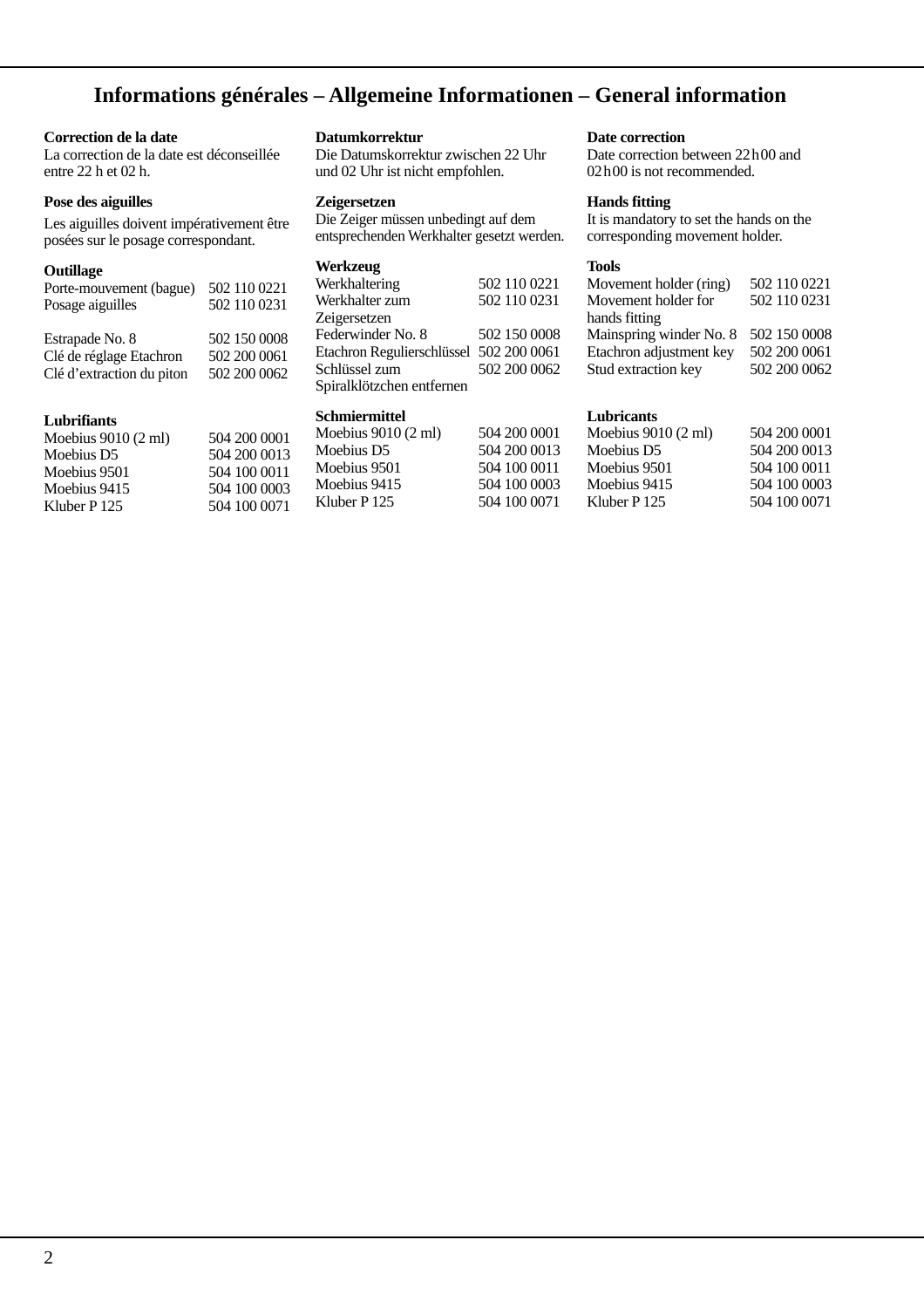| <b>Phase 1</b><br>Liste des fournitures par ordre d'assemblage<br>Bestandteilliste in Montagereihenfolge<br>Parts listed in order of assembly |                 |  |
|-----------------------------------------------------------------------------------------------------------------------------------------------|-----------------|--|
| $1 = 410$                                                                                                                                     | $7 = 3454(1x)$  |  |
| $2 = 407$                                                                                                                                     | $8 = 437$       |  |
| $3 = 401$                                                                                                                                     | $9 = 450$       |  |
| $4 = 443/1$                                                                                                                                   | $10 = 453$      |  |
| $5 = 435$                                                                                                                                     | $11 = 445$      |  |
| $6 = 440$                                                                                                                                     | $12 = 2551(2x)$ |  |

| Graisse<br>Fett<br>Grease                                                     | Moebius 9501      |
|-------------------------------------------------------------------------------|-------------------|
| Huile épaisse ou graisse<br>Dickflüssiges Öl oder Fett<br>Thick oil or grease | <b>Moebius D5</b> |
| Très faible lubrification<br>Sehr kleine Menge<br>Very little lubrication     | Moebius D5        |

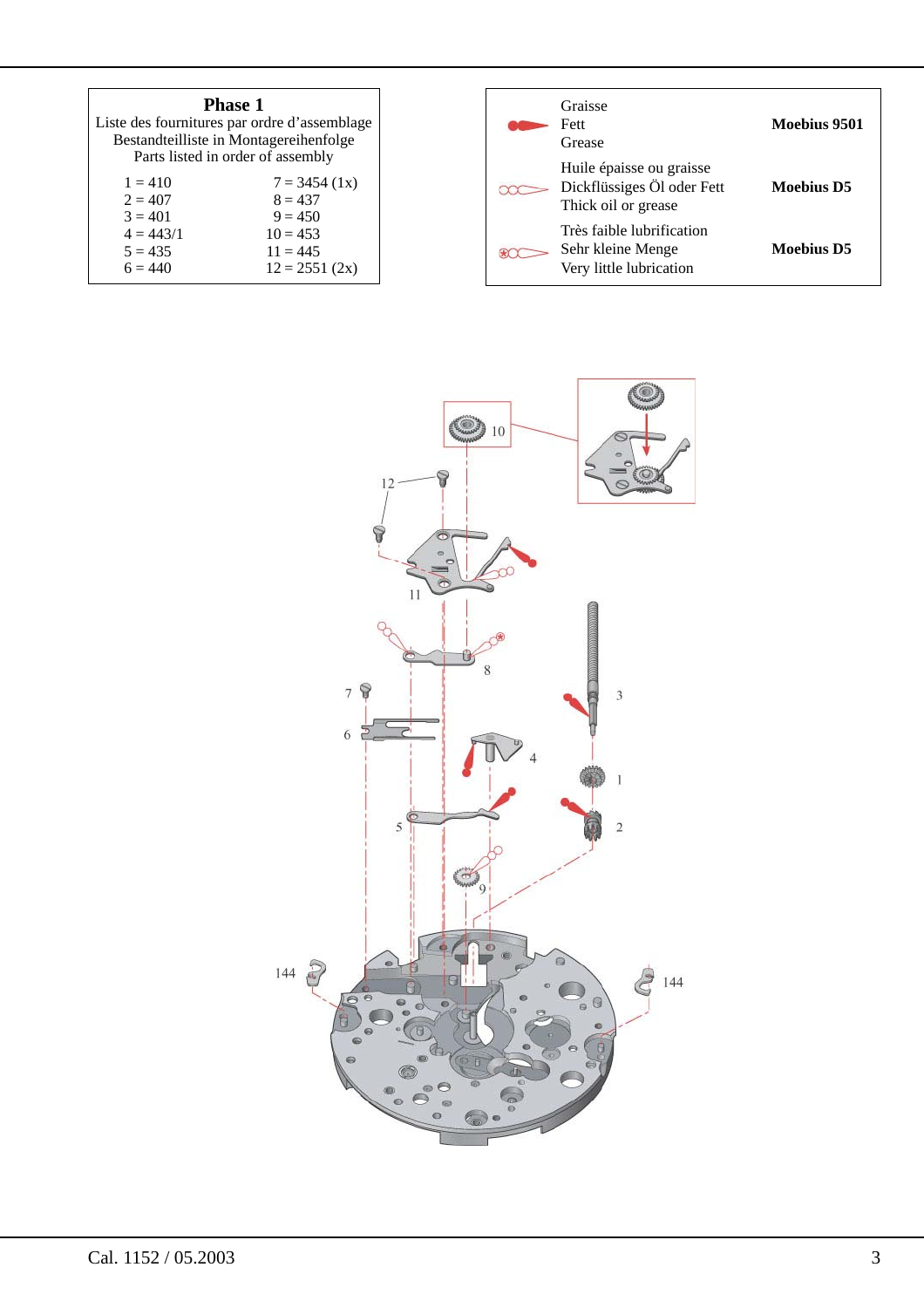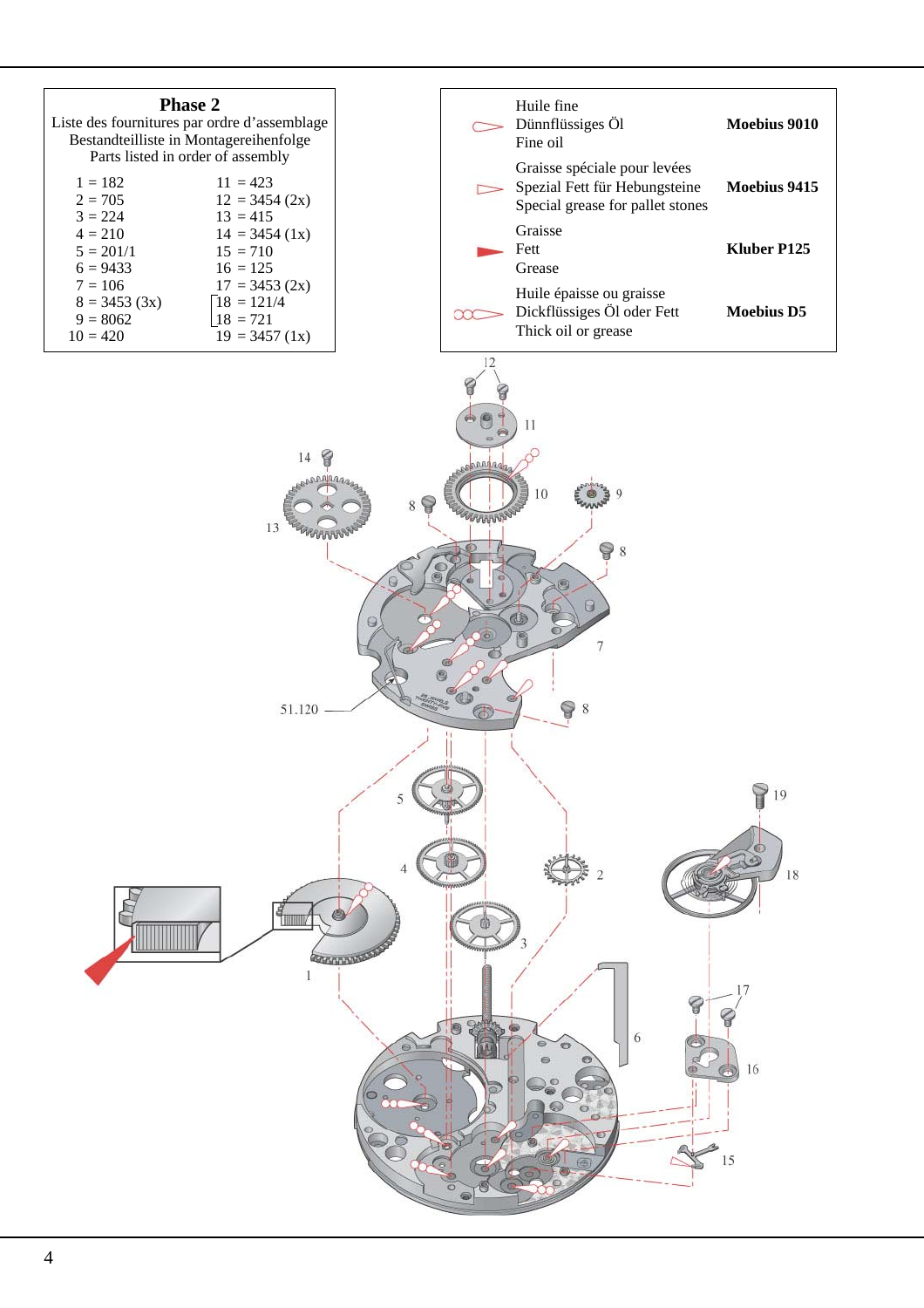| <b>Phase 3</b><br>Liste des fournitures par ordre d'assemblage<br>Bestandteilliste in Montagereihenfolge<br>Parts listed in order of assembly |                                                                                                  |  |
|-----------------------------------------------------------------------------------------------------------------------------------------------|--------------------------------------------------------------------------------------------------|--|
| $1 = 8556$<br>$2 = 8171$<br>$3 = 3455(1x)$<br>$4 = 8660$<br>$5 = 1482$<br>$6 = 8290$                                                          | $8 = 3453(1x)$<br>$9 = 8500$<br>$10 = 3453(2x)$<br>$11 = 8335$<br>$12 = 8140$<br>$13 = 3455(1x)$ |  |
| $7 = 8200$                                                                                                                                    |                                                                                                  |  |

| Graisse<br>Fett<br>Grease                                                     | Moebius 9501      |
|-------------------------------------------------------------------------------|-------------------|
| Huile épaisse ou graisse<br>Dickflüssiges Öl oder Fett<br>Thick oil or grease | <b>Moebius D5</b> |

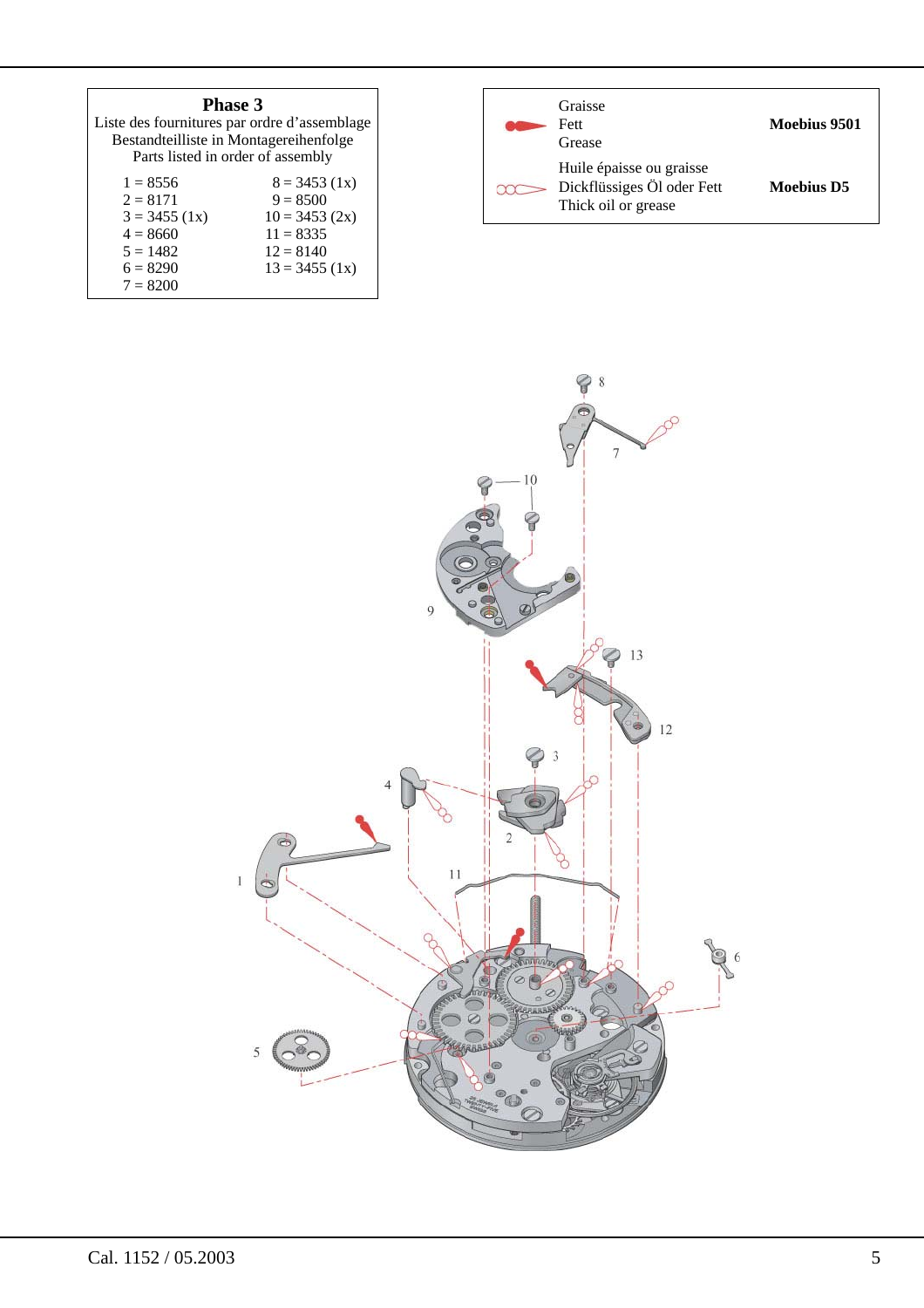| Phase 4<br>Liste des fournitures par ordre d'assemblage<br>Bestandteilliste in Montagereihenfolge<br>Parts listed in order of assembly |                                                                                                                    |  |
|----------------------------------------------------------------------------------------------------------------------------------------|--------------------------------------------------------------------------------------------------------------------|--|
| $1 = 8000$<br>$2 = 8020$<br>$3 = 8086$<br>$4 = 8079$<br>$5 = 1481$<br>$6 = 8220$<br>$7 = 1488$<br>$8 = 1142$                           | $9 = 3453(3x)$<br>$10 = 8350$<br>$11 = 8270$<br>$12 = 3453(1x)$<br>$13 = 8320$<br>$14 = 1143/1$<br>$15 = 2841(1x)$ |  |

| Huile fine<br>Dünnflüssiges Öl<br>Fine oil                                    | Moebius 9010 |
|-------------------------------------------------------------------------------|--------------|
| Très faible lubrification<br>Sehr kleine Menge<br>Very little lubrication     | Moebius 9010 |
| Graisse<br>Fett<br>Grease                                                     | Moebius 9501 |
| Huile épaisse ou graisse<br>Dickflüssiges Öl oder Fett<br>Thick oil or grease | Moebius D5   |

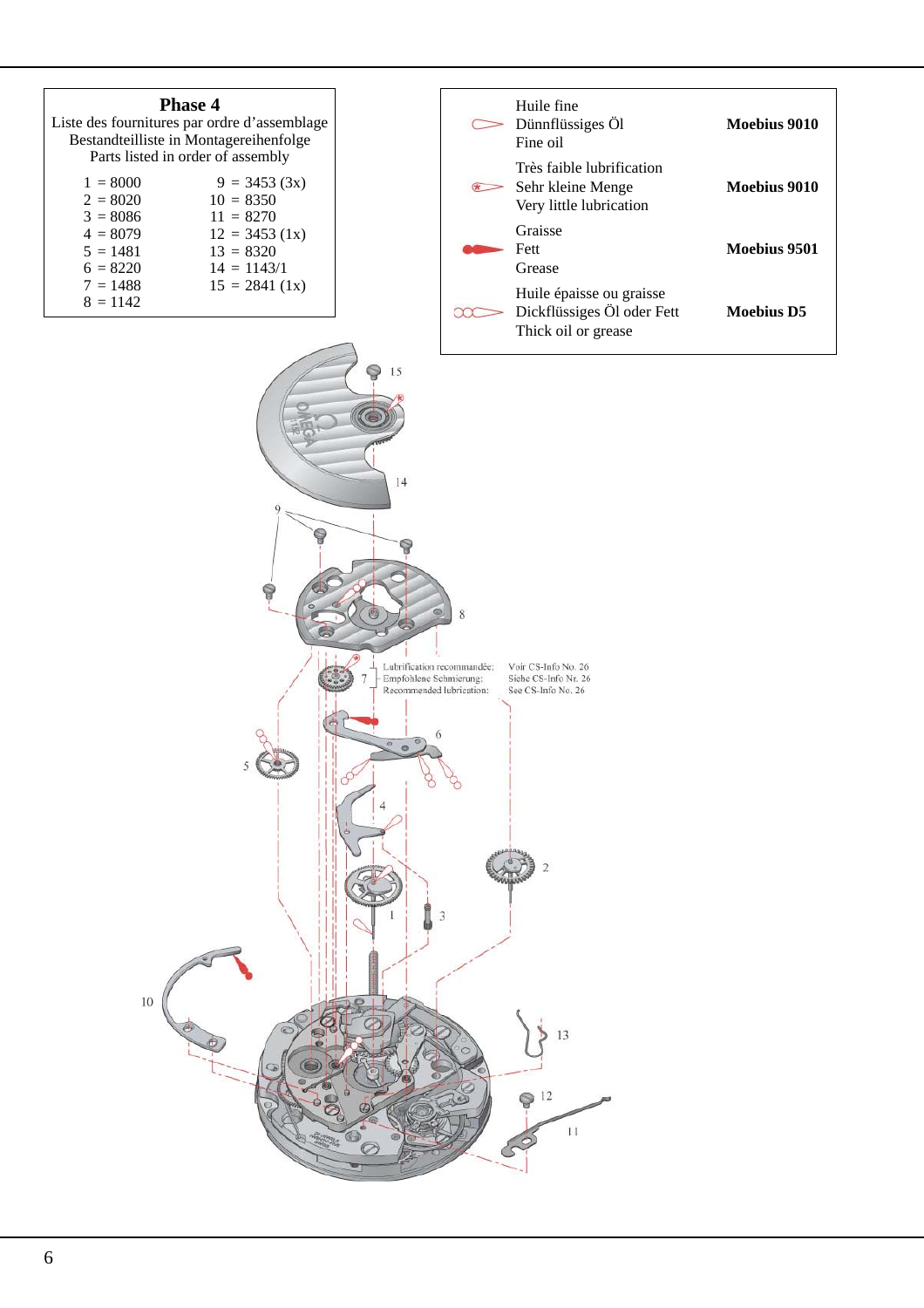| <b>Phase 5</b><br>Liste des fournitures par ordre d'assemblage<br>Bestandteilliste in Montagereihenfolge<br>Parts listed in order of assembly | Graisse<br><b>Fett</b><br>Grease                                              | Moebius 9501 |
|-----------------------------------------------------------------------------------------------------------------------------------------------|-------------------------------------------------------------------------------|--------------|
| $1 = 240$<br>$8 = 8600$<br>$2 = 243$<br>$9 = 2543$<br>$3 = 260$<br>$10 = 255$                                                                 | Très faible lubrification<br>Sehr kleine Menge<br>Very little lubrication     | Moebius 9501 |
| $4 = 8670$<br>$11 = 2556$<br>$5 = 8680$<br>$12 = 2551$<br>$6 = 8730$<br>$13 = 3454.1$ (3x)<br>$7 = 8690$                                      | Huile épaisse ou graisse<br>Dickflüssiges Öl oder Fett<br>Thick oil or grease | Moebius D5   |



 $\overline{\phantom{a}}$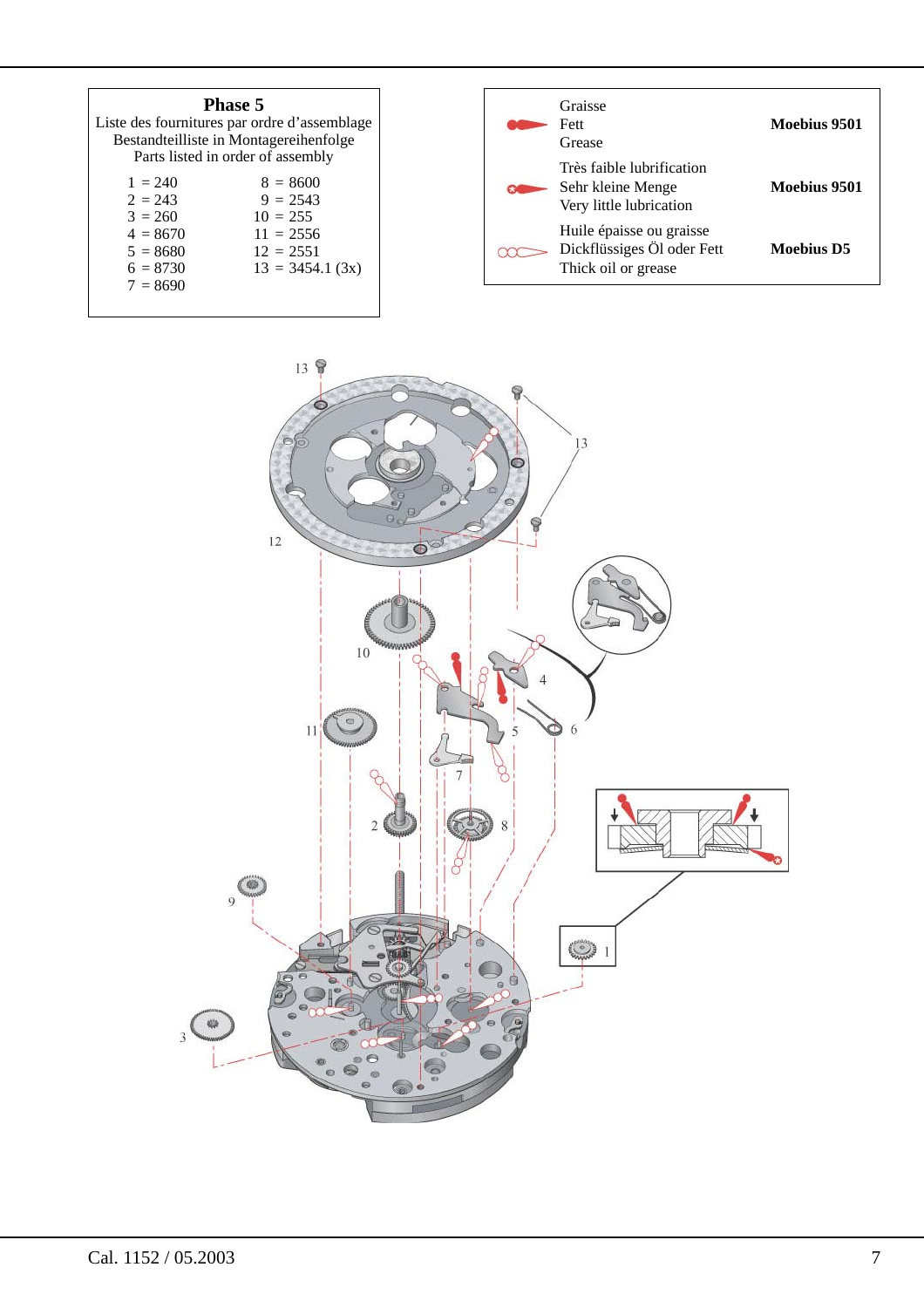| Phase 6                                      |                                        |  |  |  |  |  |
|----------------------------------------------|----------------------------------------|--|--|--|--|--|
| Liste des fournitures par ordre d'assemblage |                                        |  |  |  |  |  |
|                                              | Bestandteilliste in Montagereihenfolge |  |  |  |  |  |
| Parts listed in order of assembly            |                                        |  |  |  |  |  |
| $1 = 25571$                                  | $5 = 2550.1$ (3x)                      |  |  |  |  |  |
| $2 = 2576$                                   | $6 = 2569$                             |  |  |  |  |  |
| $3 = 2611$                                   | $7 = 2535$                             |  |  |  |  |  |
| $4 = 2595$                                   | $8 = 2550.1$ (1x)                      |  |  |  |  |  |



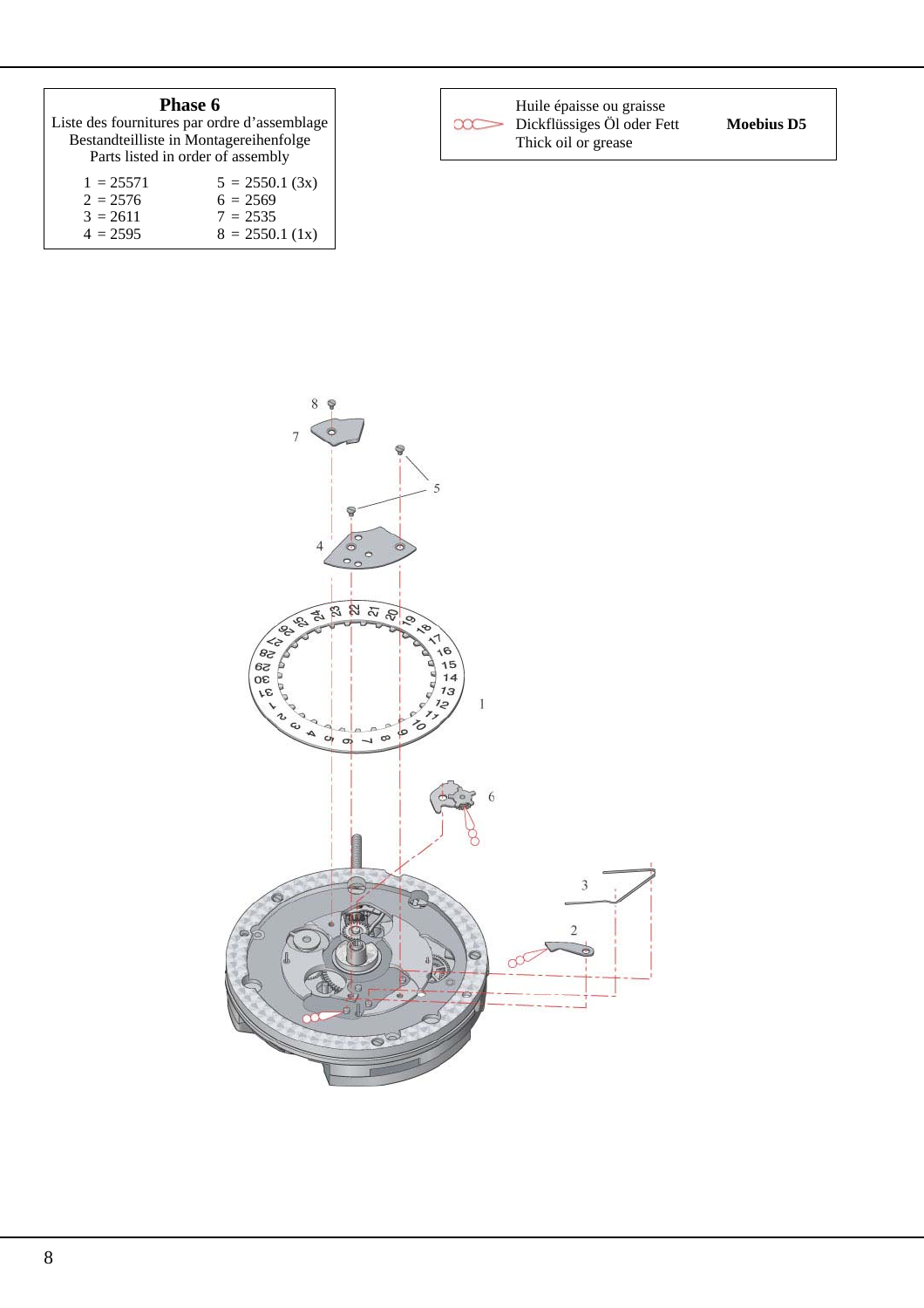

**Listes des fournitures – Bestandteilliste – Spare parts list**

\* Plusieurs versions disponibles / Verschiedene Versionen erhätlich / Several versions available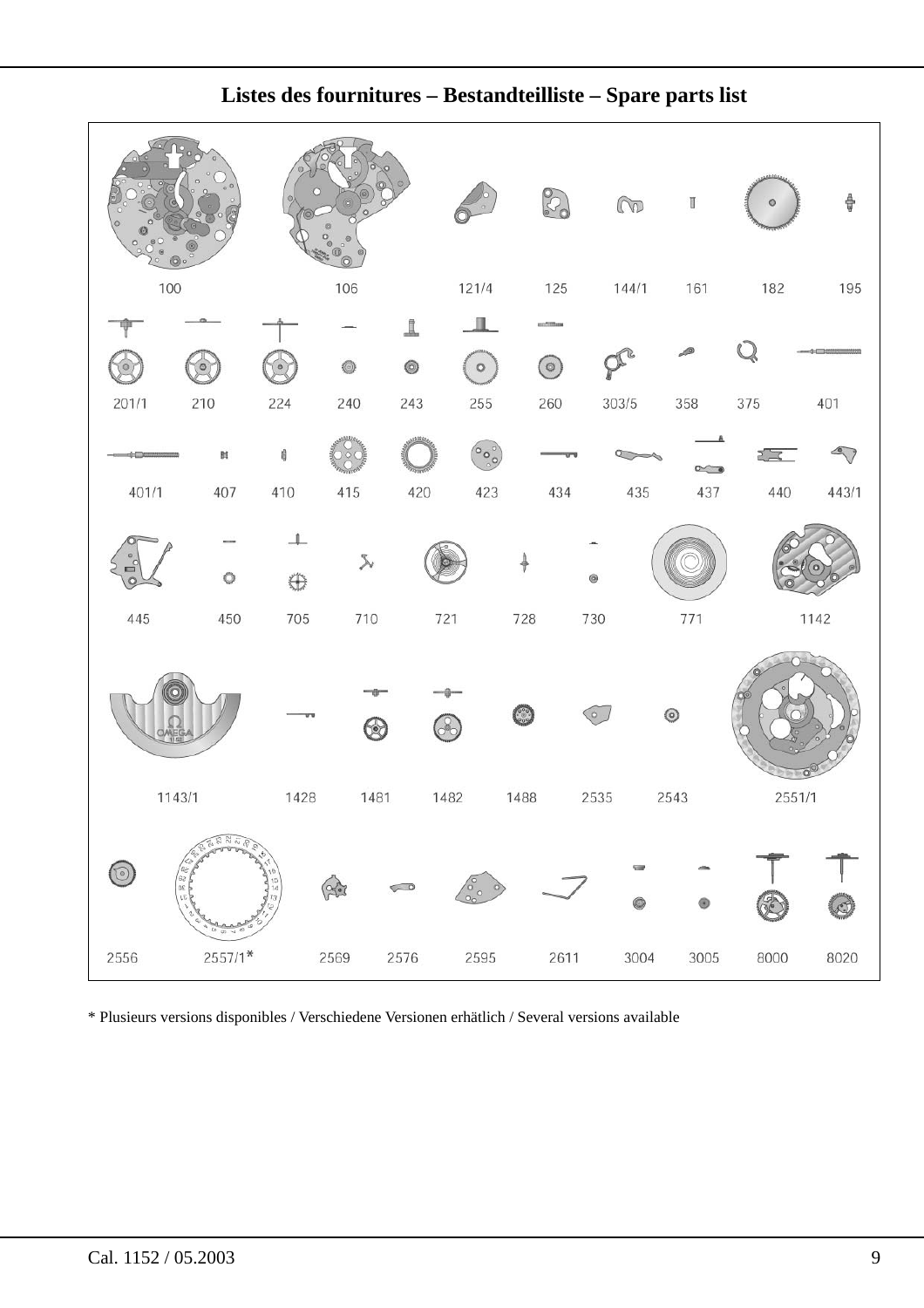

**Listes des fournitures – Bestandteilliste – Spare parts list**

\* Plusieurs versions disponibles / Verschiedene Versionen erhätlich / Several versions available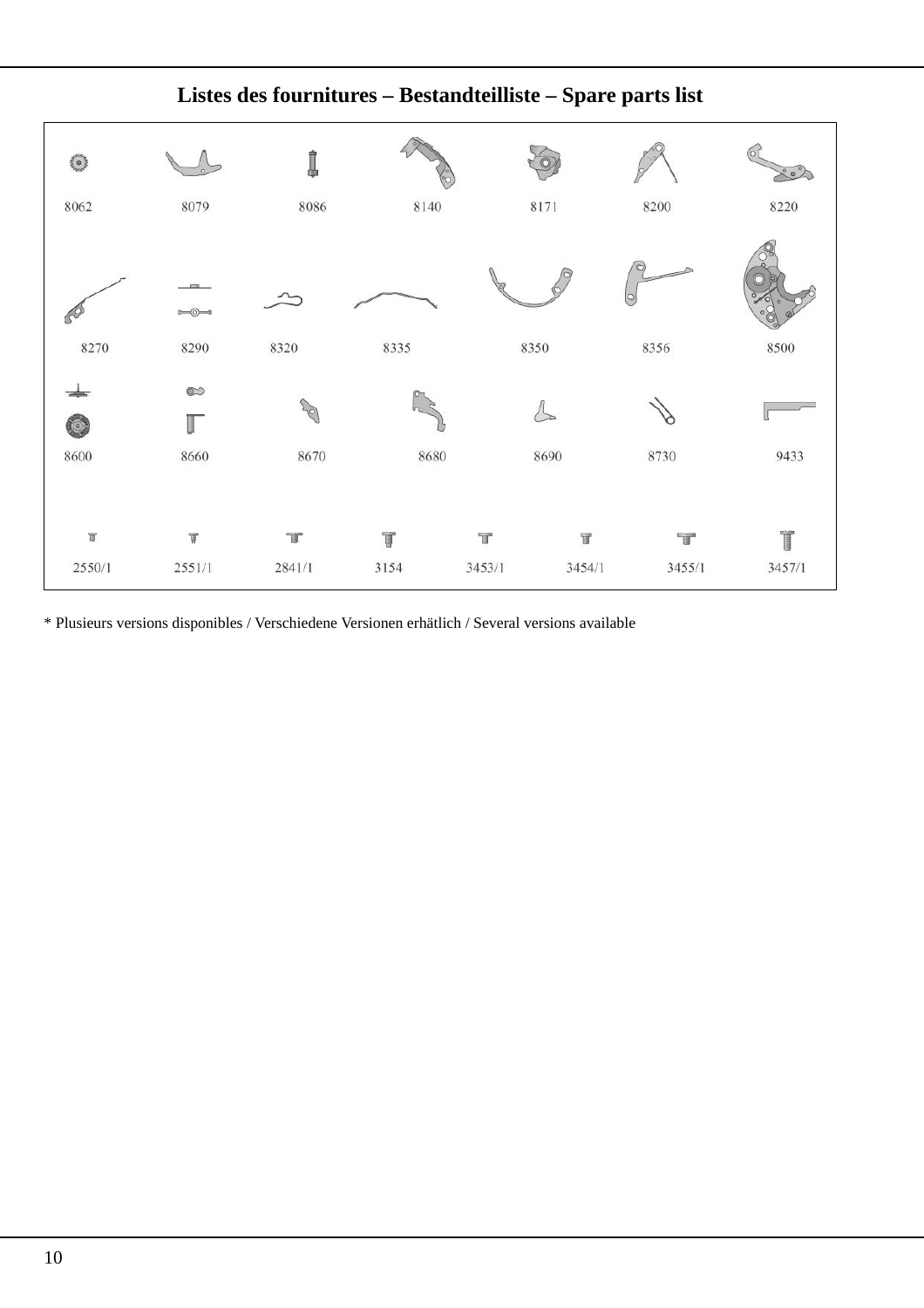|                        | Cal. No CS               | <b>Désignation</b>                                             | <b>Bezeichnung</b>                                           | <b>Designation</b>                                               |
|------------------------|--------------------------|----------------------------------------------------------------|--------------------------------------------------------------|------------------------------------------------------------------|
|                        | 1152 100RB               | Platine, rhodiée RB                                            | Werkplatte RB, rhodiniert                                    | Main plate, rhodium-plated RB                                    |
|                        | 1151 106RB               | Pont de barillet et de rouage,                                 | Federhaus- und Räderwerkbrücke                               | Barrel and train wheel bridge,                                   |
|                        |                          | rhodié RB                                                      | RB, rhodiniert                                               | rhodium-plated RB                                                |
|                        |                          | 1151 121/4RB Pont de balancier, rhodié RB                      | Unruhbrücke, RB, rhodiniert                                  | Balance bridge, rhodium-plated RB                                |
|                        | 1151 125RB<br>1150 144/1 | Pont d'ancre, rhodié RB<br>Fixateur de cadran, nicklé          | Ankerbrücke, RB, rhodiniert<br>Zifferblatthalter, vernickelt | Pallet bridge, rhodium-plated RB<br>Dial fastener, nickel plated |
| 1150 161               |                          | Tube de centre                                                 | Zentrumlagerrohr                                             | Centre tube                                                      |
| 1151 182               |                          | Barillet complet, rhodié RB                                    | Federhaus, RB, rhodiniert, komplett                          | Complete barrel, rhodium-plated RB                               |
| 1150 195               |                          | Arbre de barillet                                              | Federwelle                                                   | Barrel arbor                                                     |
|                        | 1150 201/1               | Roue de grande moyenne                                         | Grossbodenrad                                                | Great wheel                                                      |
| 1150 210               |                          | Roue moyenne                                                   | Kleinbodenrad                                                | Third wheel                                                      |
| 1150 224<br>1150 240   |                          | Roue de seconde<br>Chaussée entraîneuse                        | Sekundenrad<br>Mitnehmer-Minutenrohr                         | Second wheel<br>Driver cannon pinion                             |
| 1155 243               |                          | Chaussée libre                                                 | Freies Minutenrohr                                           | Free cannon pinion                                               |
| 1150 255               |                          | Roue des heures                                                | Stundenrad                                                   | Hour wheel                                                       |
| 1155 260               |                          | Roue de minuterie                                              | Wechselrad                                                   | Minute wheel                                                     |
|                        |                          | 1154 303/5ET Raquette en 2 pièces, ETACHRON                    | Rücker, zweiteilig, ETACHRON                                 | Two-piece regulator, ETACHRON                                    |
| 1150 358               |                          | Correcteur de raquette                                         | Rückerkorrektor                                              | Regulator corrector                                              |
| 1150 401               | 1154 375ET               | Porte-piton, ETACHRON<br>Tige de remontoir, diamètre de        | Spiralklötzchenträger, ETACHRON                              | Stud support, ETACHRON                                           |
|                        |                          | filetage 1,20 mm                                               | Aufzugwelle, Gewindedurchmesser<br>$1,20$ mm                 | Winding stem, thread diameter<br>$1.20$ mm                       |
|                        | 1150 401/1               | Tige de remontoir, diamètre de                                 | Aufzugwelle, Gewindedurchmesser                              | Winding stem, thread diameter                                    |
|                        |                          | filetage 0,90 mm                                               | $0,90$ mm                                                    | $0.90$ mm                                                        |
| 1150 407               |                          | Pignon coulant                                                 | Kupplungstrieb                                               | Sliding pinion                                                   |
| 1150 410               |                          | Pignon de remontoir                                            | Aufzugtrieb                                                  | Winding pinion                                                   |
| 1150 415               |                          | Rochet                                                         | Sperrad                                                      | Ratchet wheel                                                    |
| 1150 420<br>1150 423   |                          | Roue de couronne<br>Noyau de roue de couronne                  | Kronrad<br>Kronradkern                                       | Crown wheel<br>Crown wheel core                                  |
| 1150 434               |                          | Cliquet-ressort                                                | Sperrfeder                                                   | Clicking spring                                                  |
| 1150 435               |                          | Bascule de pignon coulant                                      | Kupplungstriebhebel                                          | Yoke                                                             |
| 1150 437               |                          | Bascule de renvoi                                              | Wippe                                                        | Rocking bar                                                      |
| 1150 440               |                          | Ressort de bascule                                             | Kupplungshebelfeder                                          | Yoke spring                                                      |
|                        | 1150 443/1               | Tirette                                                        | Winkelhebel                                                  | Setting lever                                                    |
| 1150 445<br>1150 450   |                          | Sautoir de tirette<br>Renvoi                                   | Winkelhebelraste<br>Zeigerstellrad                           | Setting lever jumper<br>Setting wheel                            |
| 1155 453               |                          | Renvoi intermédiaire                                           | Zwischen-Zeigerstellrad                                      | Intermediate setting wheel                                       |
| 1150 705               |                          | Roue d'ancre                                                   | Ankerrad                                                     | Pallet wheel                                                     |
|                        | 1150 710ET               | Ancre polie rubis                                              | Anker, Rubine poliert                                        | Pallet fork, ruby polished                                       |
|                        | 1150 721ET               | Balancier complet, ETACHRON                                    | Unruh komplett, ETACHRON                                     | Timed annular balance,                                           |
| 1150 728               |                          | Axe de balancier                                               | Unruhwelle                                                   | complete, ETACHRON<br><b>Balance staff</b>                       |
| 1150 730               |                          | Plateau double                                                 | Doppelscheibe                                                | Double roller                                                    |
| 1150 771               |                          | Ressort de barillet                                            | Federhaus-Triebfeder                                         | Barrel-mainspring                                                |
|                        | 1151 1142RB              | Pont du dispositif automatique, RB                             | Brücke für Automatik, RB                                     | Automatic device bridge, RB                                      |
|                        | 1152 1143/1              | Masse oscillante, montée, RB                                   | Schwungmasse, montiert, RB                                   | Oscillating weight, RB, assembled                                |
| 1150 1428<br>1150 1481 |                          | Ressort d'inverseur                                            | Feder für Wechsler                                           | Reverser spring<br>Reduction wheel                               |
| 1150 1482              |                          | Roue de réduction<br>Roue entraîneuse de rochet                | Reduktionsrad<br>Mitnehmerrad für Sperrad                    | Ratchet wheel driving wheel                                      |
| 1150 1488              |                          | Roue d'inversion                                               | Umkehrrad                                                    | Reversing wheel                                                  |
| 1155 2535              |                          | Plaque de maintien de l'indicateur                             | Halteplatte für Datumraste                                   | Date indicator maintaining plate                                 |
| 1155 2543              |                          | de quantième<br>Roue intermédiaire de calendrier               | KaIender-Zwischenrad                                         | Intermediate calendar wheel                                      |
| 1155 2551              |                          | Planche de quantième                                           | Datumplatte                                                  | Date platform                                                    |
| 1155 2556              |                          | Roue entraîneuse de l'indicateur                               | Datumanzeiger-Mitnehmerrad                                   | Date indicator driving wheel                                     |
|                        | 1155 2557/1*             | de quantième<br>Indicateur de quantième                        | Datumanzeiger                                                | Date indicator                                                   |
| 1155 2560              |                          | Roue entraîneuse de l'étoile des jours Tagesstern-Mitnehmerrad |                                                              | Day star driving wheel                                           |
| 1155 2569              |                          | Correcteur double                                              | Doppelkorrektor                                              | Double corrector                                                 |
| 1155 2576              |                          | Sautoir de quantième                                           | Datumraste                                                   | Date jumper                                                      |
| 1155 2595              |                          | Plaque de maintien du sautoir de<br>quantième                  | Halteplatte für Datumanzeiger                                | Date jumper maintaining plate                                    |
| 1155 2611              |                          | Ressort des sautoirs                                           | Rastenfeder                                                  | Jumper spring                                                    |
| 1150 3004              |                          | Amortisseur empierré, dessus                                   | Stoss-Sicherung mit Stein, oben                              | Jewelled shock-absorber, to press in                             |
| 1150 3005              |                          | Amortisseur empierré, dessous                                  | Stoss-Sicherung mit Stein, unten                             | Jewelled shock-absorber, to press in                             |
| 1150 8000<br>1150 8020 |                          | Roue de chronographe                                           | Chrono-Zentrumrad<br>Minutenzählrad                          | Chronograph wheel                                                |
|                        |                          | Roue compteuse de minutes                                      |                                                              | Minute-counting wheel                                            |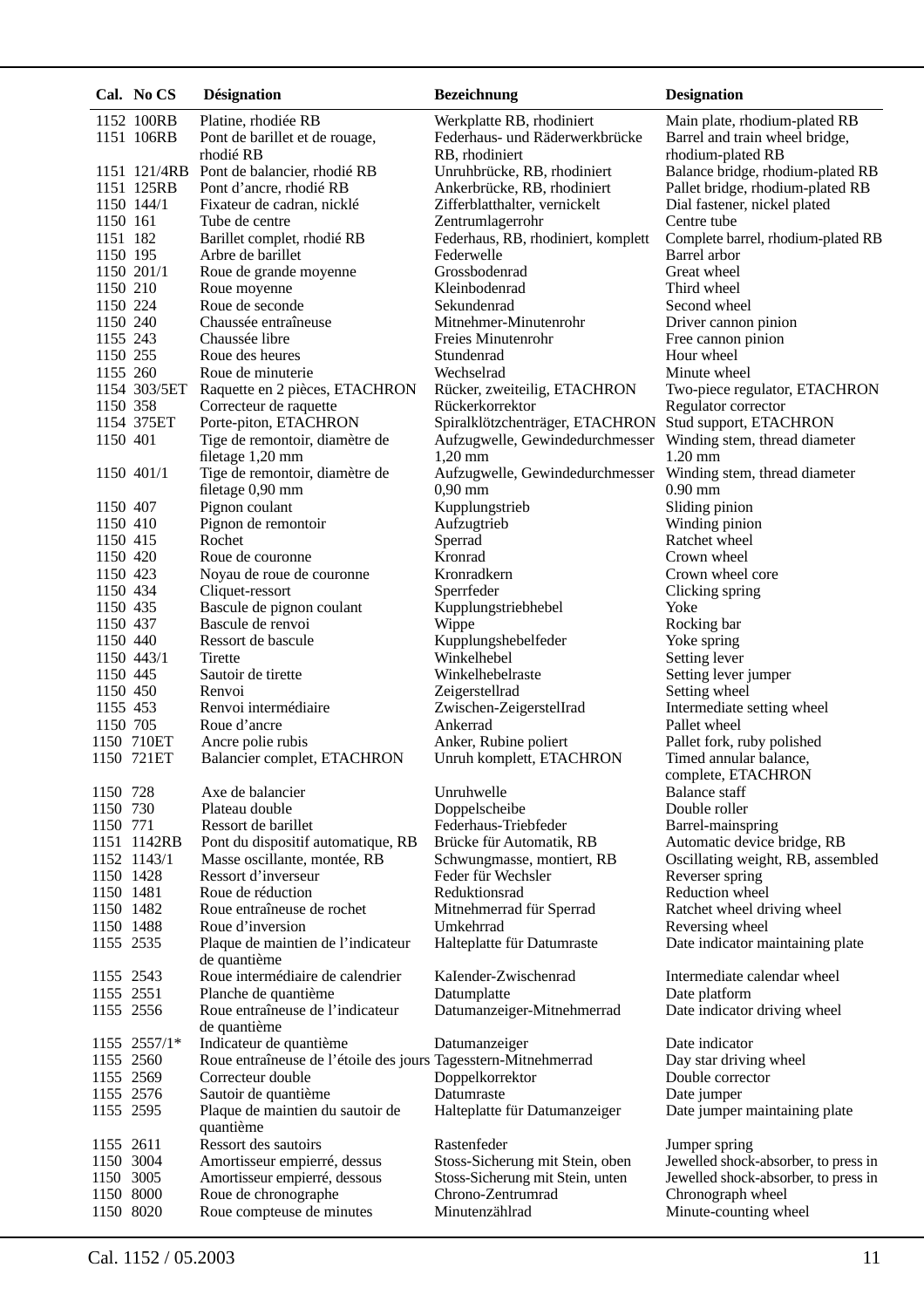|           | Cal. No CS             | Désignation                                                | Bezeichnung                                                     | <b>Designation</b>                           |
|-----------|------------------------|------------------------------------------------------------|-----------------------------------------------------------------|----------------------------------------------|
|           | 1154 8062ET            | Roue entraîneuse du compteur<br>de minutes                 | Mitnehmerrad für Minutenzählrad                                 | Minute counter driving wheel                 |
| 1150 8079 | 1150 8086              | Embrayage, 2 fonctions<br>Pignon oscillant                 | Kupplung, 2 Funktionen<br>Schwingtrieb                          | Clutch, 2 functions<br>Oscillating pinion    |
|           | 1150 8140              | Commande, 2 fonctions                                      | Schalthebel, 2 Funktionen                                       | Operating lever, 2 functions                 |
| 1150 8171 |                        | Came de chronographe                                       | Nocken für Chronograph                                          | Chronograph cam                              |
|           | 1150 8180              | Bascule de remise à zéro                                   | Nullstellerwippe                                                | Fly-back yoke                                |
|           | 1150 8182              | Tenon de bascule de remise à zéro                          | Lagerstift für Nullstellerwippe                                 | Fly-back lever stud                          |
|           | 1154 8200ET            | Bloqueur, 2 fonctions                                      | Blockierhebel, 2 Funktionen                                     | Lock, 2 functions                            |
|           | 1150 8220              | Marteau, 2 fonctions                                       | Herzhebel, 2 Funktionen                                         | Hammer, 2 functions                          |
|           | 1150 8270              | Sautoir du compteur de minutes                             | Minutenzählrad-Raste                                            | Minute counter jumper                        |
|           | 1150 8290              | Friction de roue de chronographe                           | Friktion für Chrono-Zentrumrad                                  | Chronograph wheel friction                   |
|           | 1150 8320              | Ressort d'embrayage, 2 fonctions                           | Kupplungsfeder, 2 Funktionen                                    | Clutch spring, 2 functions                   |
|           | 1150 8335              | Ressort de commande, 2 fonctions                           | Schalthebelfeder, 2 Funktionen                                  | Operating lever spring,<br>2 functions       |
|           | 1150 8350              | Ressort de marteau, 2 fonctions                            | Herzhebelfeder, 2 Funktionen                                    | Hammer spring, 2 functions                   |
|           | 1150 8356              | Sautoir de came de marteau                                 | Raste für Herzhebelnocken                                       | Hammer cam jumper                            |
| 1150 8401 |                        | Excentrique-appui d'embrayage                              | Exzenter für Kupplungs-Anschlag<br>Exzenter für Minutenzählrad- | Clutch banking eccentric                     |
| 1150 8407 |                        | Excentrique du sautoir du compteur<br>de minutes           | Raste                                                           | Minute counter jumper eccentric              |
|           | 1150 8500RB            | Pont de chronographe, RB                                   | Chrono-Brücke, RB                                               | Chronograph bridge, RB                       |
|           | 1150 8600              | Roue compteuse d'heures                                    | Stundenzählrad                                                  | Hour-counting wheel                          |
|           | 1150 8660              | Interrupteur<br>Commande du marteau d'heures               | Unterbrecher                                                    | Switch                                       |
|           | 1150 8670<br>1150 8680 | Marteau d'heures                                           | Schalthebel für Stunden-Herzhebel<br>Stunden-Herzhebel          | Hour hammer operating lever<br>Hour hammer   |
|           | 1150 8690              | Bloqueur du compteur d'heures                              | Blockierhebel für Stundenzähler                                 | Hour counter lock                            |
|           | 1150 8730              | Ressort du marteau d'heures                                | Stunden-Herzhebelfeder                                          | Hour hammer spring                           |
| 1150 9433 |                        | Levier stop                                                | Stopphebel                                                      | Stop lever                                   |
|           |                        | 0000 3454 1x Vis de rochet                                 | Schraube für Sperrad                                            | Screw for ratchet wheel                      |
|           | 0000 3454              | 2x Vis de noyau de roue de couronne                        | Schraube für Kronradkern                                        | Screw for crown wheel core                   |
|           |                        | 0000 3454 1x Vis de ressort de bascule                     | Schraube für Kupplungshebelfeder                                | Screw for yoke spring                        |
|           |                        | 0000 2550/1 1x Vis de plaque de maintien de                | Schraube für Halteplatte für                                    | Screw for date indicator                     |
|           |                        | l'indicateur de quantième plat, polie                      | Datumraste, flach, poliert                                      | maintaining plate, flat, polished            |
|           |                        | 0000 2550/1 2x Vis de plaque de maintien du                | Schraube für kombinierte                                        | Screw for date jumper                        |
|           |                        | sautoir de quantième plat, polie                           | Halteplatte für Datumanzeiger,<br>flach, poliert                | maintaining plate, flat,<br>polished         |
|           |                        | 0000 2551/1 2x Vis de sautoir de tirette, plat, polie      | Schraube für Winkelhebelraste,                                  | Screw for setting lever                      |
|           |                        |                                                            | flach, poliert                                                  | jumper, flat, polished                       |
|           |                        | 0000 2841/1 1x Vis de masse oscillante, plat, polie        | Schraube für Schwungmasse                                       | Screw for oscillating weight,                |
|           |                        |                                                            | flach, poliert                                                  | flat, polished                               |
|           |                        | 107 3154 2x Vis de bride, plat, polie                      | Schraube für Befestigungsplättchen,                             | Screw for casing clamp,                      |
|           |                        |                                                            | flach, poliert                                                  | flat, polished                               |
|           |                        | 0000 3453/1 2x Vis de pont d'ancre, plat, polie            | Schraube für Ankerbrücke, flach,<br>poliert                     | Screw for pallet bridge,<br>flat, polished   |
|           |                        | 0000 3453/1 3x Vis de pont du dispositif                   | Schraube für Automatikbrücke,                                   | Screw for automatic device                   |
|           |                        | automatique, plat, polie                                   | flach, poliert                                                  | bridge, flat, polished                       |
|           |                        | 0000 3453/1 3x Vis de pont de barillet et de rouage,       | Schraube für Federhaus- und                                     | Screw for barrel and wheel                   |
|           |                        | plat, polie<br>0000 3453/1 1x Vis de bloqueur, plat, polie | Räderwerkbrücke, flach, poliert<br>Schraube für Blockierhebel,  | train bridge, flat, polished                 |
|           |                        |                                                            | flach, poliert                                                  | Screw for lock, flat,<br>polished            |
|           |                        | 0000 3453/1 1x Vis de sautoir du compteur de               | Schraube für Minutenzählrad-                                    | Screw for minute counter jumper,             |
|           |                        | minutes, plat, polie                                       | Raste, flach, poliert                                           | flat, polished                               |
|           |                        | 0000 3453/1 2x Vis de pont de chronographe,                | Schraube für Chrono-Brücke,                                     | Screw for chronograph bridge,                |
|           |                        | plat, polie                                                | flach, poliert                                                  | flat, polished                               |
|           |                        | 0000 3454/1 3x Vis de planche de quantième,                | Schraube für Datumplatte,                                       | Screw for date platform,                     |
|           |                        | plat, polie                                                | flach, poliert                                                  | flat, polished                               |
|           |                        | 0000 3455/1 1x Vis de commande, plat, polie                | Schraube für Schalthebel, flach,                                | Screw for operating lever,                   |
|           |                        |                                                            | poliert<br>Schraube für Nocken für                              | flat, polished                               |
|           |                        | 0000 3455/1 1x Vis de came de chronographe,<br>plat, polie | Chronograph, flach, poliert                                     | Screw for chronograph cam,<br>flat, polished |
|           |                        | 0000 3457/1 1x Vis de pont de balancier, plat, polie       | Schraube für Unruhbrücke,                                       | Screw for balance bridge,                    |
|           |                        |                                                            | flach, poliert                                                  | flat, polished                               |

\* Plusieurs versions disponibles / Verschiedene Versionen erhätlich / Several versions available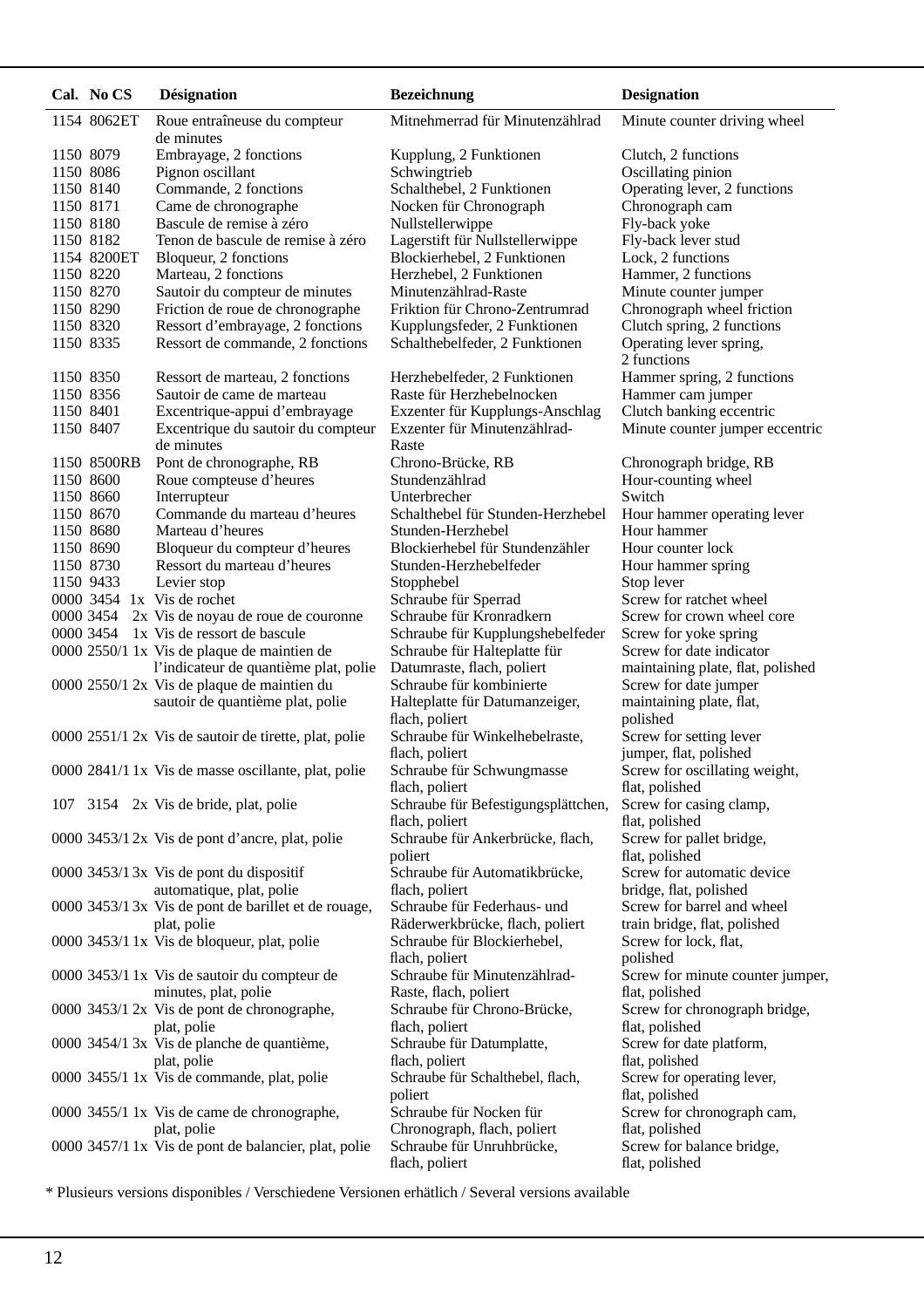# **Système de fonctionnement du mouvement Funktionssystem des Uhrwerks Functioning system of movement**

Rouage, échappement et balancier / Räderwerk, Hemmung und Unruh / Wheel train, escapement and balance Système de chronographe / Chronographensystem / Chronograph system Côté cadran / Zifferblattseite / Dial side

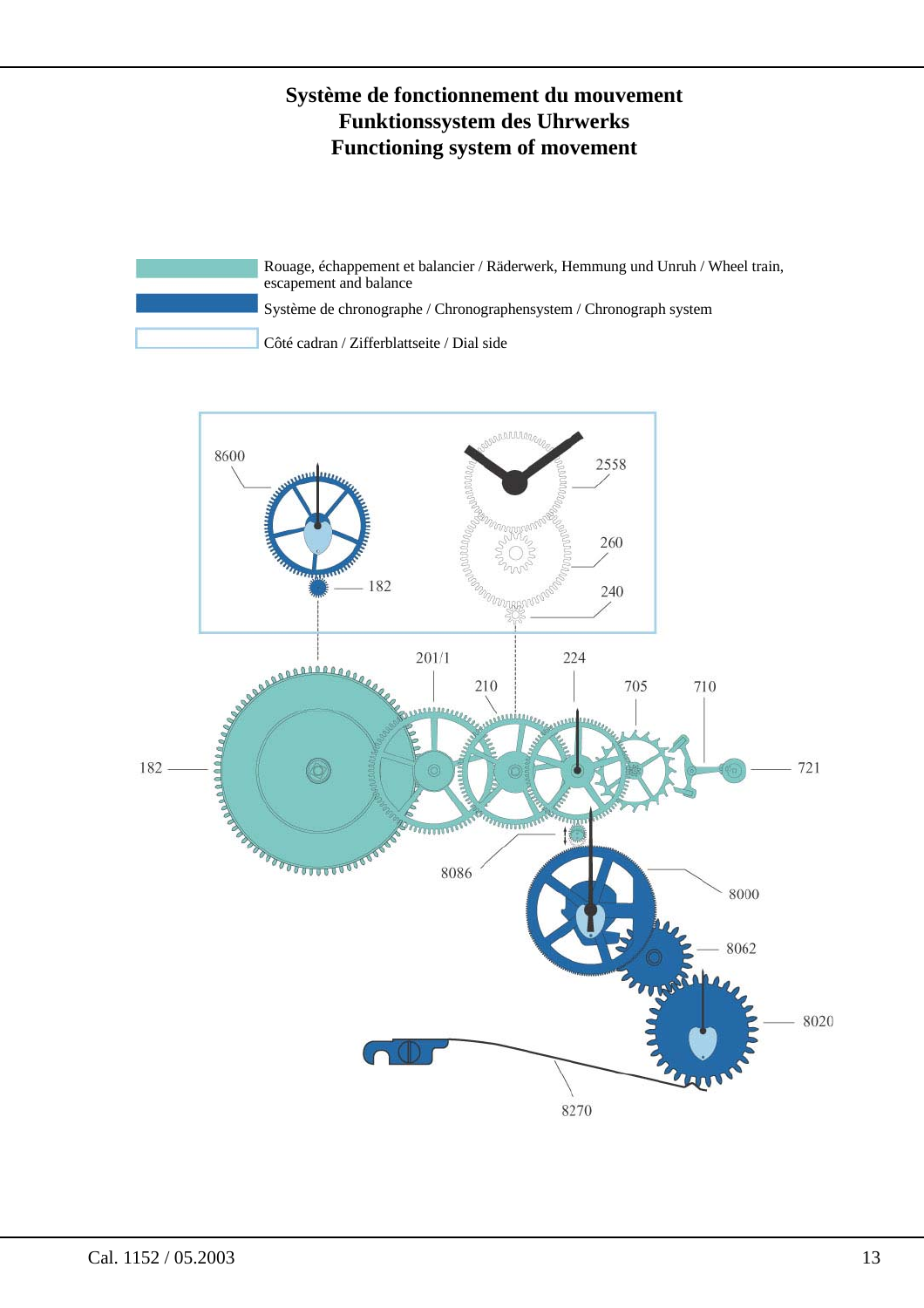# **Réglage du chronographe – Einstellen des Chronographen – Setting the chronograph**

#### **Contrôle et ajustement de la position de la roue compteuse de minutes**

Le contrôle et les ajustements de la position du compteur minutes se fait dans l'ordre chronologique comme ci-dessous :

- 1.1 Pousser le marteau (8220) en arrière…
- 1.2 …et en même temps contrôler la synchronisation de la position du sautoir du compteur de minutes (8270) avec la roue compteuse de minutes (8020).
- 1.3 Si la roue compteuse de minutes bouge à gauche ou à droite en poussant le marteau en arrière, la position de l'excentrique doit être modifiée.
- 1.4 Faire attention à ce que le sautoir du compteur de minutes touche le pont afin que sa tension soit correcte.

#### **Kontrolle und Einstellung der Position des Minutenzählrades**

Die Kontrolle und Einstellung der Position des Minutenzählrades erfolgt in chronologischer Reihenfolge wie nachfolgend beschrieben :

- 1.1 Den Herzhebel (8220) zurück gestossen…
- 1.2 …und gleichzeitig die Synchroni sation der Position der Minutenzählrad-Raste (8270) mit dem Minutenzählrad (8020) kontrollieren.
- 1.3 Bewegt sich das Minutenzählrad nach Links oder Rechts wenn der Herzhebel bewegt wird, so muss die Position des Excenters verändert werden.
- 1.4 Die Minutenzählrad-Raste muss mit der Brücke Kontakt haben um die richtige Spannung zu gewährleisten

#### **Control and adjustement of the minute counting-wheel**

The control and adjustment of the minute counting-wheel position is made in a chronological order as explained on the following lines :

- 1.1 Move the hammer (8220) backwards…
- 1.2 …and control the synchronization of the position of the minute counter jumper (8270) with the minute counting-wheel (8020).
- 1.3 If the minute counting-wheel moves left or right when moving back the hammer, the position of the eccentric must be modified.
- 1.4 The minute counter jumper must have contact with the bridge to assure the correct tension.



#### **Contrôle et ajustement de la position du doigt de la roue chronographe**

- 2.1 Contrôler que la partie longue du doigt est absolument droite. Si ce n'est pas le cas, il faut modifier la forme avec une brucelle fine.
- 2.2 Contrôler que la face d'impulsion du doigt est également bien droite.
- 2.3 Contrôler que l'angle se situe entre 90 – 100 degrés.
- 2.4 La pénétration du doigt dans la roue entraîneuse (8062) peut être ajustée au point A. Elle ne doit pas être plus profonde que le rattrapage du jeu d'engrénement entre la roue compteur de minutes et la roue entraîneuse (point 2.5).

#### **Kontrolle und Einstellung der Position des Fingers des Chrono-Zentrumsrades**

- 2.1 Es muss kontrolliert werden, dass der lange Teil des Fingers absolut gerade ist. Ist dies nicht der Fall, muss die Form des Fingers mit einer kleinen Kornzange modifiziert werden.
- 2.2 Die Impulsfläche des Fingers muss ebenfalls eine Gerade bilden.
- 2.3 Der Winkel des Fingers muss zwischen 90 – 100 Grad betragen.
- 2.4 Die Penetration zwischen dem Finger und dem Mitnehmerrad (8062) kann in Punkt A verändert werden. Diese darf nicht tiefer sein als das Eingriffsspiel zwischen dem Mitnehmerrad und dem Minutenzählrad (Punkt 2.5).

#### **Control and adjustment of the position of the chronograph wheel finger**

- 2.1 Control that the long part of the finger is absolutely straight. If not, the finger shape must be modified by a small tweezer.
- 2.2 Control that the finger impulse face is straight as well.
- 2.3 Control that the angle of the finger is between  $90 - 100$  degree.
- 2.4 The penetration of the finger with the driving wheel (8062) can be adjusted in point A. It should not be deeper than the catch up of the minute counting-wheel and the driving wheel gear (point 2.5).

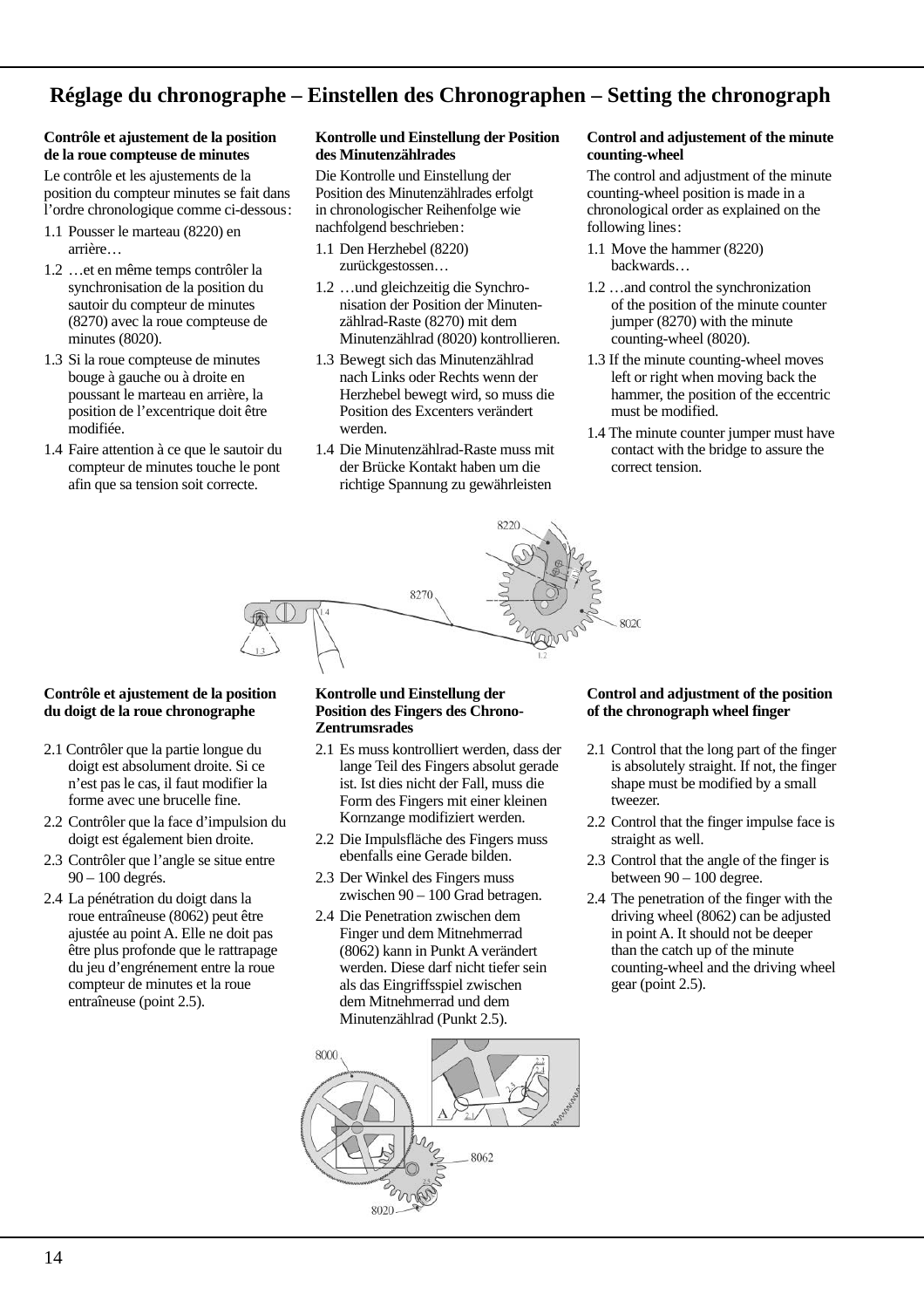# **Réglage – Gangkontrolle – Timing**

Démagnétiser le mouvement avant les contrôles.

Alternances: 28'800 A/h

Angle de levée :  $50^{\circ}$ Réserve de marche : 44 heures

marche:  $\frac{640^\circ}{40^\circ}$ 

Perte d'amplitude maximum avec chronographe en

Positions de réglage :

Das Werk ist vor allen Prüfungen zu entmagnetisieren. Kontrollpositionen :

Demagnetize the movement before the checks.

Timing positions :





**VB** 

Halbschwingungen:  $28'800$  A/h

Gangreserve: 44 Stunden

Hebungswinkel:  $50^{\circ}$ 

Maximaler Amplitudenverlust bei eingeschaltetem Chronographen : 40°



Frequency: 28'800 A/h Angle of lift:  $50^\circ$ Power reserve: 44 hours Maximum loss of amplitude with chronograph in operation :  $40^{\circ}$ 

|                                                                                                           | MM0h    | $\Delta$ 0 h       | $\Delta$ 24 h | Ampl. 24 h VB | Réserve de marche<br>Gangreserve<br>Power reserve |
|-----------------------------------------------------------------------------------------------------------|---------|--------------------|---------------|---------------|---------------------------------------------------|
| Valeurs limites (sans chronographe)<br>Max. Werte (ohne Chronograph)<br>Max. values (without chronograph) | $-1/11$ | $15 \text{ sec}$ . | $20$ sec.     | $200^\circ$   | 44 h                                              |

| $MM0h$ :       | Marche moyenne dans les<br>3 positions à 0 heure.<br>(entre 30 et 90 minutes après<br>le remontage complet).                                  | $MM0h$ :       | Mittlerer Gang der<br>3 Positionen bei 0 Uhr.<br>(zwischen 30 und 90<br>Minuten nach Vollaufzug).                  | $MM0h$ :       | Average rate in the<br>3 positions at 0 hour.<br>(between 30 and 90 minutes)<br>after complete winding).                          |
|----------------|-----------------------------------------------------------------------------------------------------------------------------------------------|----------------|--------------------------------------------------------------------------------------------------------------------|----------------|-----------------------------------------------------------------------------------------------------------------------------------|
| $\Delta 0$ h:  | La plus grande différence de<br>marche dans les 3 positions<br>à 0 heure (entre 30 et 90<br>minutes après le remontage.                       | $\Delta 0$ h:  | Größte Gangdifferenz der<br>3 Positionen bei 0 Uhr<br>(zwischen 30 und 90)<br>Minuten nach Vollaufzug).            | $\Delta$ 0 h:  | The biggest rate difference<br>in the 3 positions at 0 hour<br>(between 30 and 90 minutes<br>after complete winding).             |
| $\Delta$ 24 h: | La plus grande différence de<br>marche dans les 3 positions<br>après 24 heures (entre<br>23 h 30 et 25 heures après le<br>remontage complet). | $\Delta$ 24 h: | Größte Gangdifferenz der<br>3 Positionen nach<br>24 Stunden (zwischen<br>23 30 und 25 Stunden nach<br>Vollaufzug). | $\Delta$ 24 h: | The biggest rate difference<br>in the 3 positions after<br>24 hours (between 23 h 30)<br>and 25 hours after complete<br>winding). |
|                | Ampl. 24 h: Amplitude minimum en<br>position verticale après<br>24 heures.                                                                    |                | Ampl. 24 h: Minimale Amplitude in<br>vertikaler Positionen nach<br>24 Stunden.                                     |                | Ampl. 24 h: Minimum amplitude in<br>vertical position after<br>24 hours.                                                          |